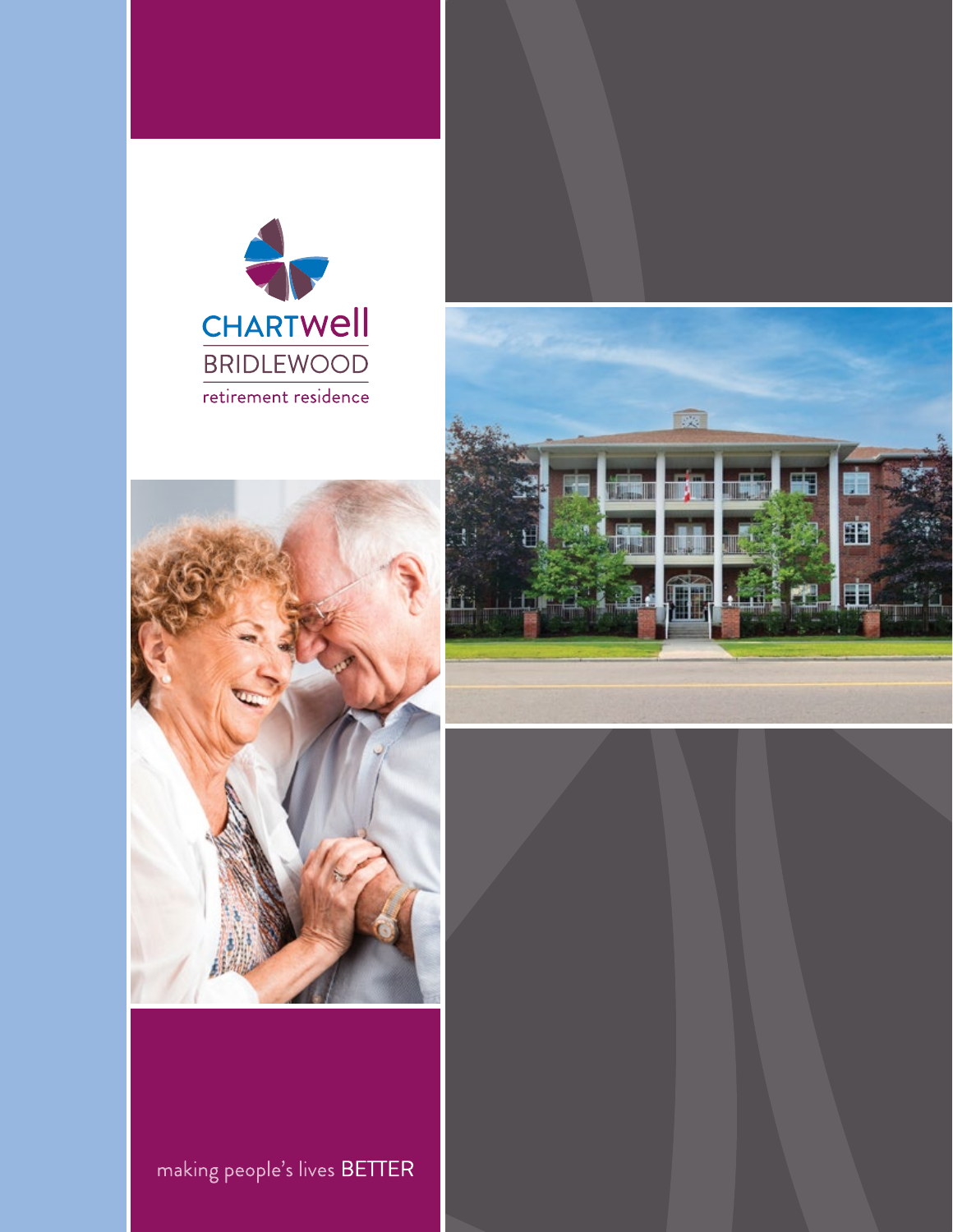

## PART OF OUR LOCAL COMMUNITY SINCE 2001

Chartwell Bridlewood offers an independent supportive living lifestyle ideal for active seniors looking for a flexible, worry-free retirement. Our charming residence is in the Blossom Park neighbourhood of Gloucester, near South Keys Shopping Centre.

We enjoy a lovely location in a quiet, suburban neighbourhood featuring mature trees, green space and family homes. It's the perfect place for

a quiet stroll in nature, yet also boasts a variety of convenient local amenities nearby. Great shopping opportunities at SmartCentres Ottawa South, banks, restaurants, coffee shops, movie theatres and multiple places of worship make running errands or meeting up with friends both easy and enjoyable. Public transit options are available just outside our doorstep.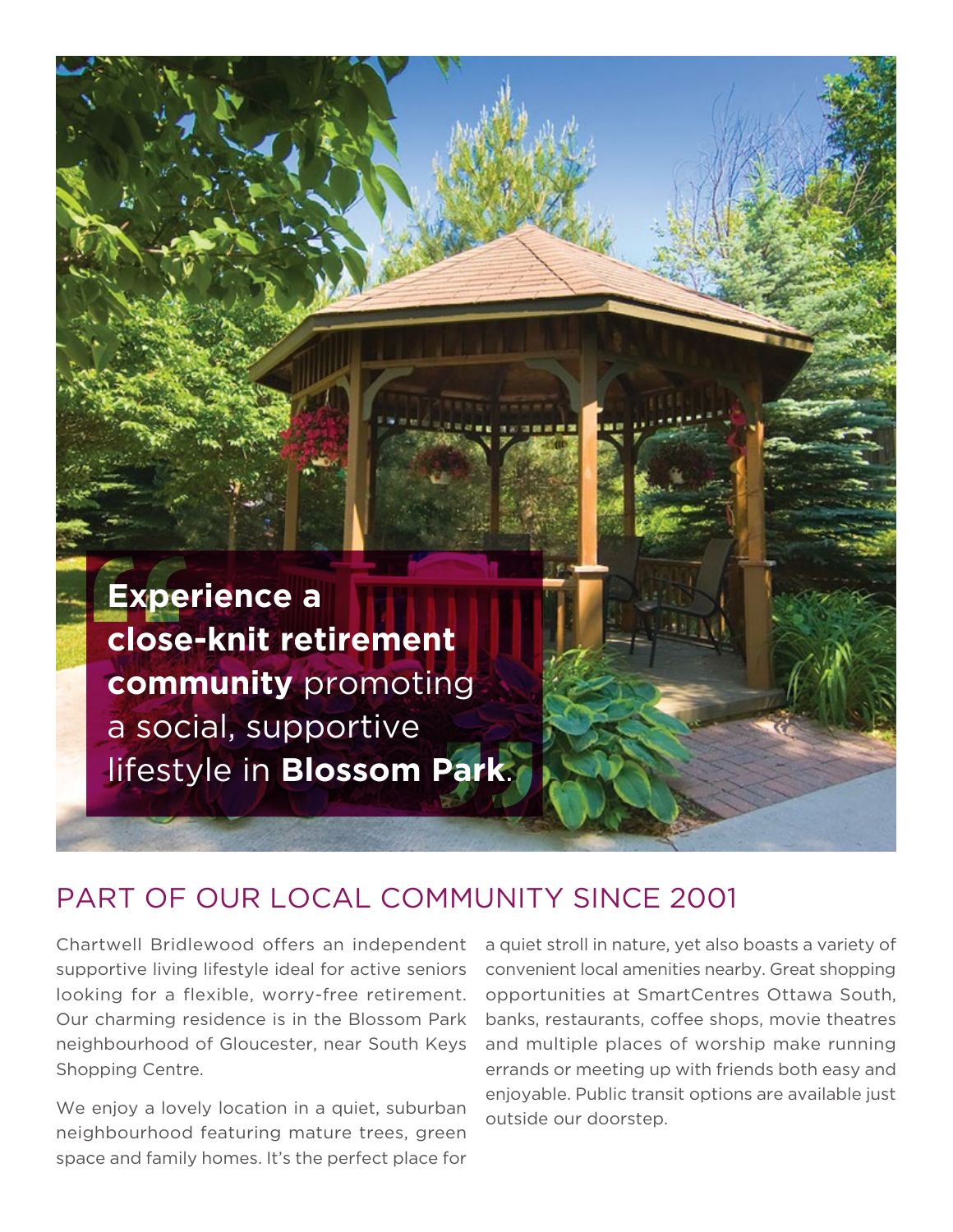## OUR UNIQUE LIFESTYLE

Chartwell Bridlewood provides the perfect setting for someone looking for an active and independent lifestyle, with support options available to make life worry-free. Our petfriendly retirement community features a cozy interior, spacious studio and one-bedroom suites, and lush outdoor space, giving us the atmosphere of a true home. Walking paths, exercise programming and a crafts room add to the ambiance.

Here, you'll also benefit from worry-free services like delicious and nutritious meals, housekeeping and the availability of social and leisure experiences. Our dedicated, longstanding staff are here to ensure your comfort so you can focus on what makes you happiest in life.

Explore our Living at Chartwell brochure to learn more about dining, lifestyle activities and personalized care services.









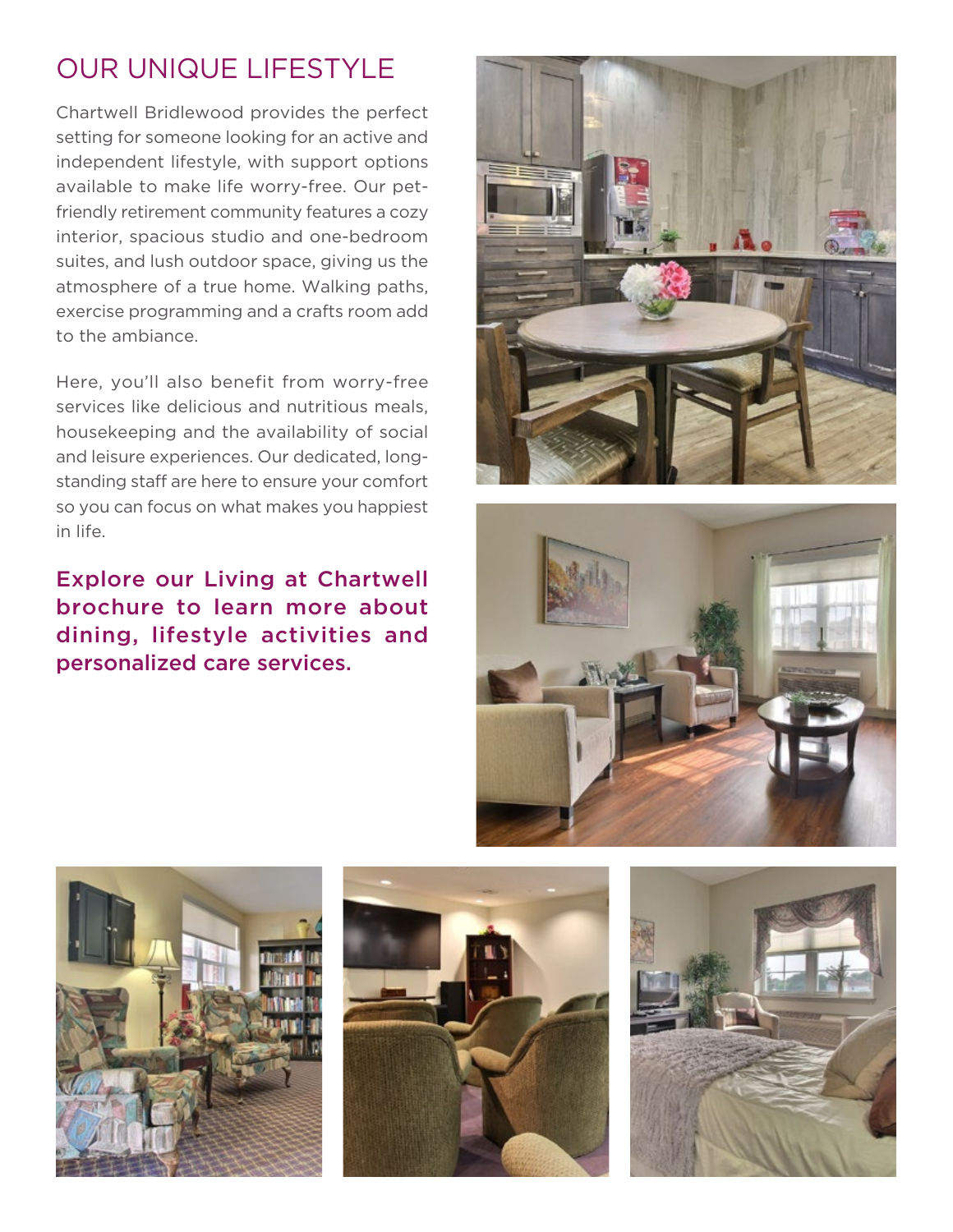## FACTS & FEATURES



| IN THE NEIGHBOURHOOD                                                                 |                                                                                         |                                                                       |
|--------------------------------------------------------------------------------------|-----------------------------------------------------------------------------------------|-----------------------------------------------------------------------|
| Grocery stores<br>· Pharmacies<br>· Shopping                                         | - Restaurants<br>• Medical clinics<br><b>Banks</b>                                      | <b>- Transit</b><br>• Coffee shops<br>$\blacksquare$ Parks            |
| <b>ACTIVITIES</b>                                                                    |                                                                                         |                                                                       |
| <b>Educational activities</b><br>· Social and<br>recreational programs               | • Live entertainment<br><b>Exercise</b><br>· Day trips*                                 | • Cultural activities<br>· Piano<br>■ Yoga                            |
| <b>DINING SERVICES</b>                                                               |                                                                                         |                                                                       |
| • Diversified menu<br>• À la carte menu                                              | • Family dinner<br>• Meals for guests*                                                  | · Freshly-prepared snacks<br>• Open seating dining                    |
| <b>CARE SERVICES</b>                                                                 |                                                                                         |                                                                       |
| • Medication supervision/<br>administration*<br>• On-site Nurse<br>• Oxygen service* | <b>Assistance with activities</b><br>of daily living*<br>• Physiotherapy*<br>• Pharmacy | • Visiting Physician*<br>• Vitals monitored*<br>• Care Assist Program |
| <b>AMENITIES</b>                                                                     |                                                                                         |                                                                       |
| · Dining room<br>· Bistro/cafe<br><b>Country kitchen</b>                             | • Activity room<br>• Fitness room<br>• Movie theatre                                    | • Multi-functional room<br>- TV room                                  |